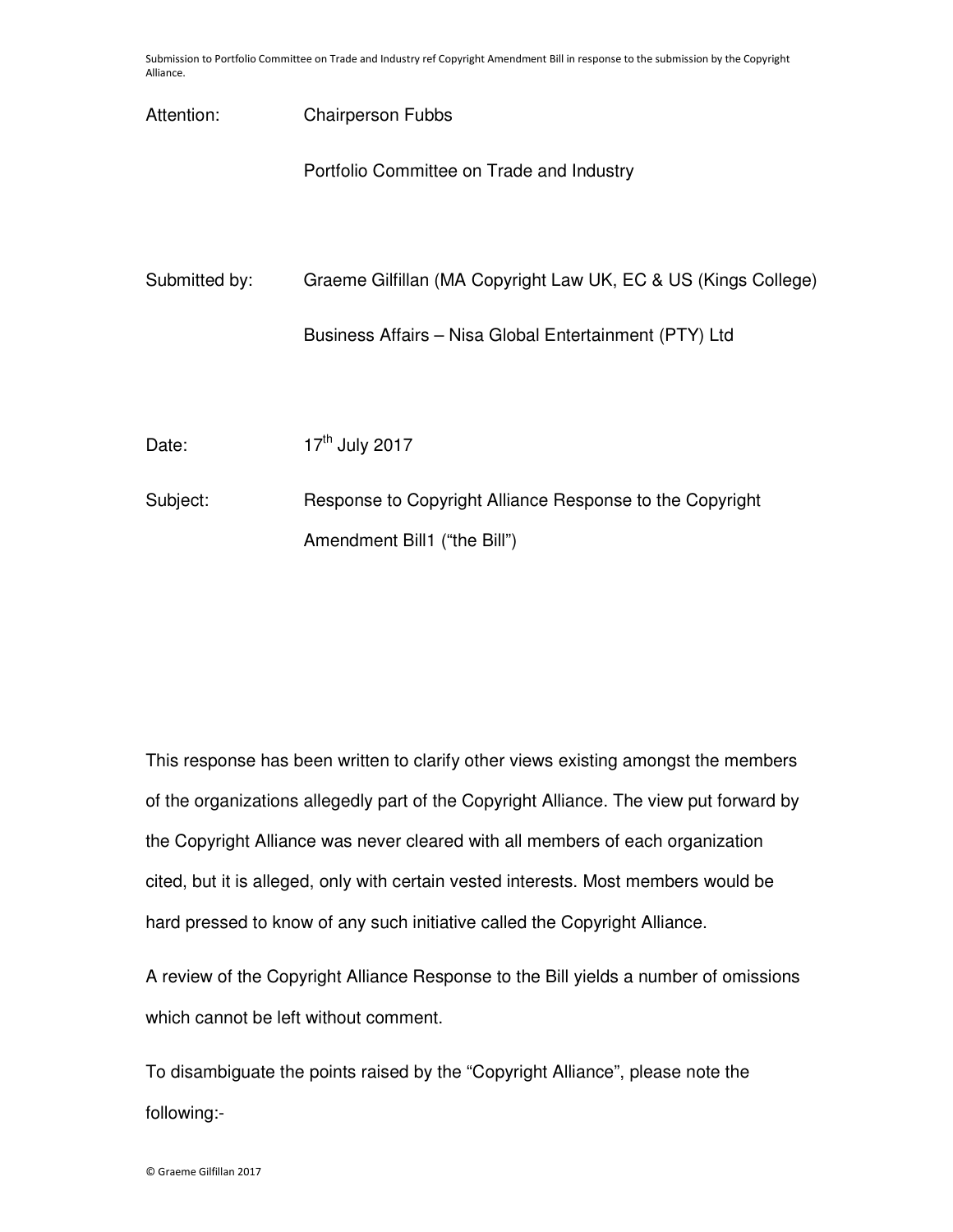## **1. Proposal to engage with the Portfolio Committee in a workshop**

If there is to be a "workshop" then it is suggested that such not be held for the "Copyright Alliance" alone for such would be a distortion of fact and law, never mind views of members and that Copyright Alliance will be hard pressed to evidence any member communication or to put qualified copyright law skills forward, especially such that actually practice, to rebut and respond to the position put forward below.

### **2. Extension users' "rights" at the expense of creator's rights (Users as copyrightholders)**

The language used as a bullet point heading has no meaning in the Copyright Act 98 of 1978 and thus is vague and embarrassing, to the extent of meaning different things to different people. As this was a submission in respect of the Copyright Amendment Bill from organizations in the copyright business it is fair and reasonable that language that resonates with the Copyright Act 98 of 1978 be used.

In this instance: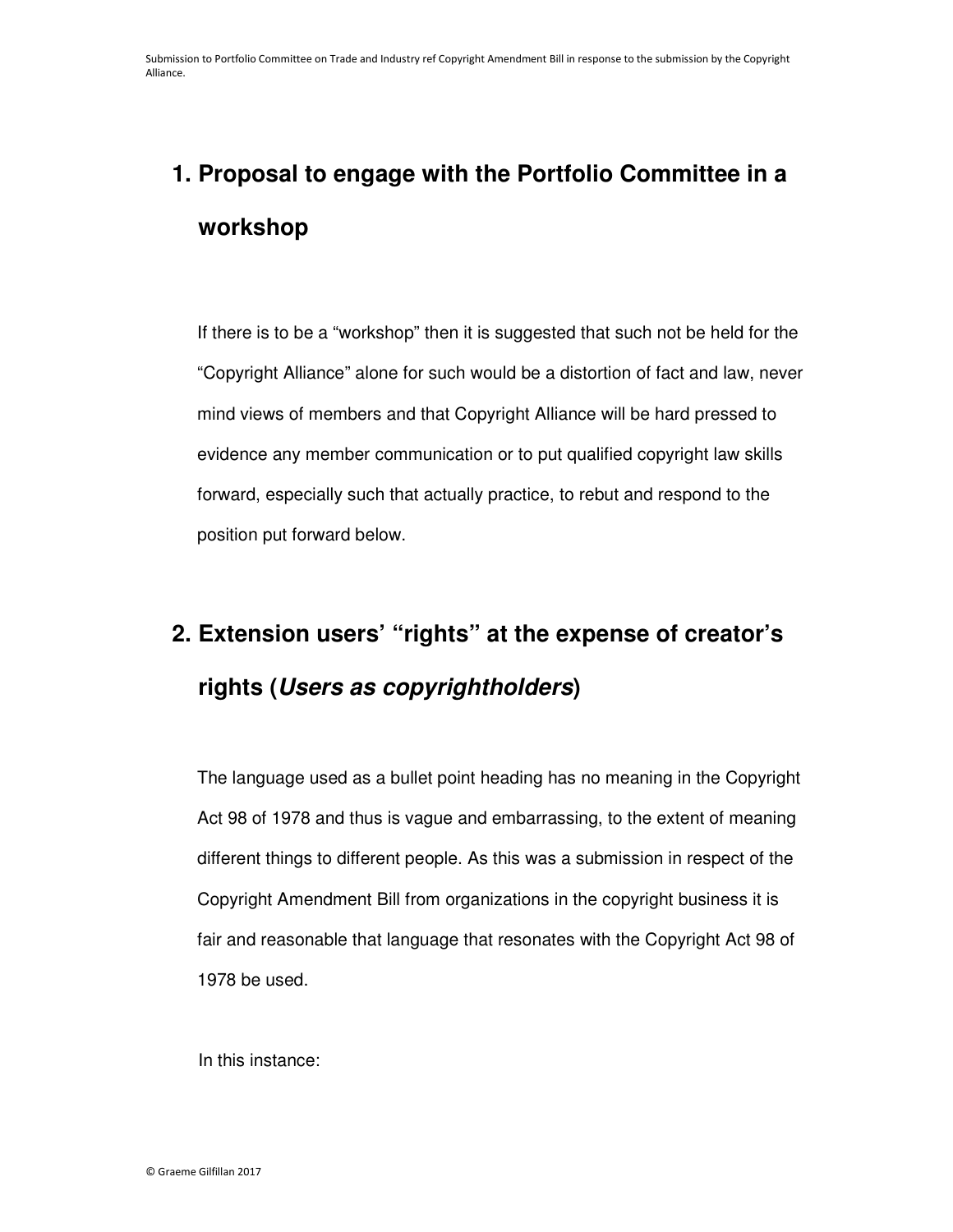"user" - The word "user" appears 3 times in the current Copyright Act 98 of 1978 – Ch 1 Sec 9A.1 (1) (b) and (c), and 9A. (2) (d) and quite clearly only in respect to sound recordings, no other works eligible for copyright. In the amendment the concept of "user" is expanded in Sec 9 primarily and has application further but is NOT defined – which is a problem not noted.

"creator" – the word does not exist as a noun in the old Copyright Act 98 of 1978, only as a verb where it is used 2 times, in Definitions 1. (1) (iv) (a) as regards the definition of an author being one who creates musical, literary and artistic works and Definitions 1 (4) in relation to a computer program. "Creator" is used once in the Bill in 2.1. in the Overview. "Create" as a verb is used in the Bill and is without definition, a valid issue which might have been raised.

"copyrightholder" the word has no meaning in the Copyright Act 98 of 1978 however "holder" appears 1 time in Ch 3 Sec 35 (1) in relation to the "holder of a license"

The use of language, as its appearance confirms, is deliberate and has the intent to obfuscate from the real issue (footnoted as a reference) only being the new "provision" in Sec 4,5,6 and 8 of Ch 1 of Copyright Act 98 of 1978, which provision states as follows:-

"Provided that, notwithstanding the transfer of copyright in a literary or musical/artistic/cinematographic film or audiovisual fixation work by the user, performer, owner, producer or author, the user, performer, owner, producer or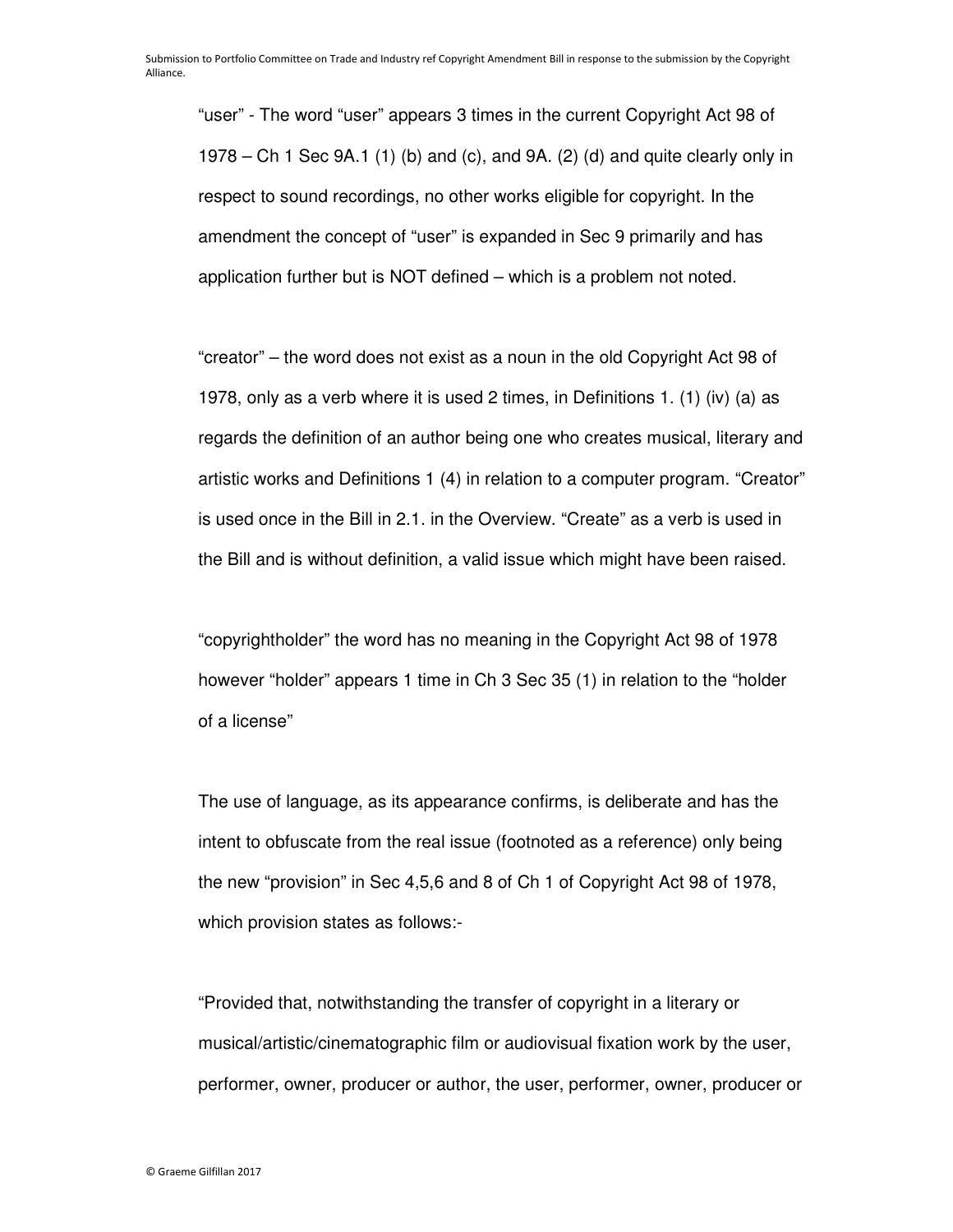author of such work shall have the right to claim an equal portion of the royalty payable for the use of such copyright work.'"

Currently, there are only two parties that take "transfer" (read assignment) of copyright in musical and literary works:

- 1. SAMRO takes assignment of the performing right (includes broadcast, public performance, transmission through a diffusion service and communication to the public). Consequently no author, composer, arranger or publisher own this right SAMRO is ALWAYS the owner of the performing right
- 2. Music Publishers take assignment of all other rights (reproduction, publishing, and adaptation) with NO investment but on the basis of a share collected (except for performing rights)

In South Africa between SAMRO and the music publishers, ALL the rights in musical and literary works are owned, with music publishers also holding 50% of the seats on the board of SAMRO and CAPASSO. There are 3 giant music publishers who have no local shareholders and no black equity of any kind who sit on all the Boards..

SAMRO is a member of and beholden to CISAC – the confederation of music and other societies that controls the ISWCs.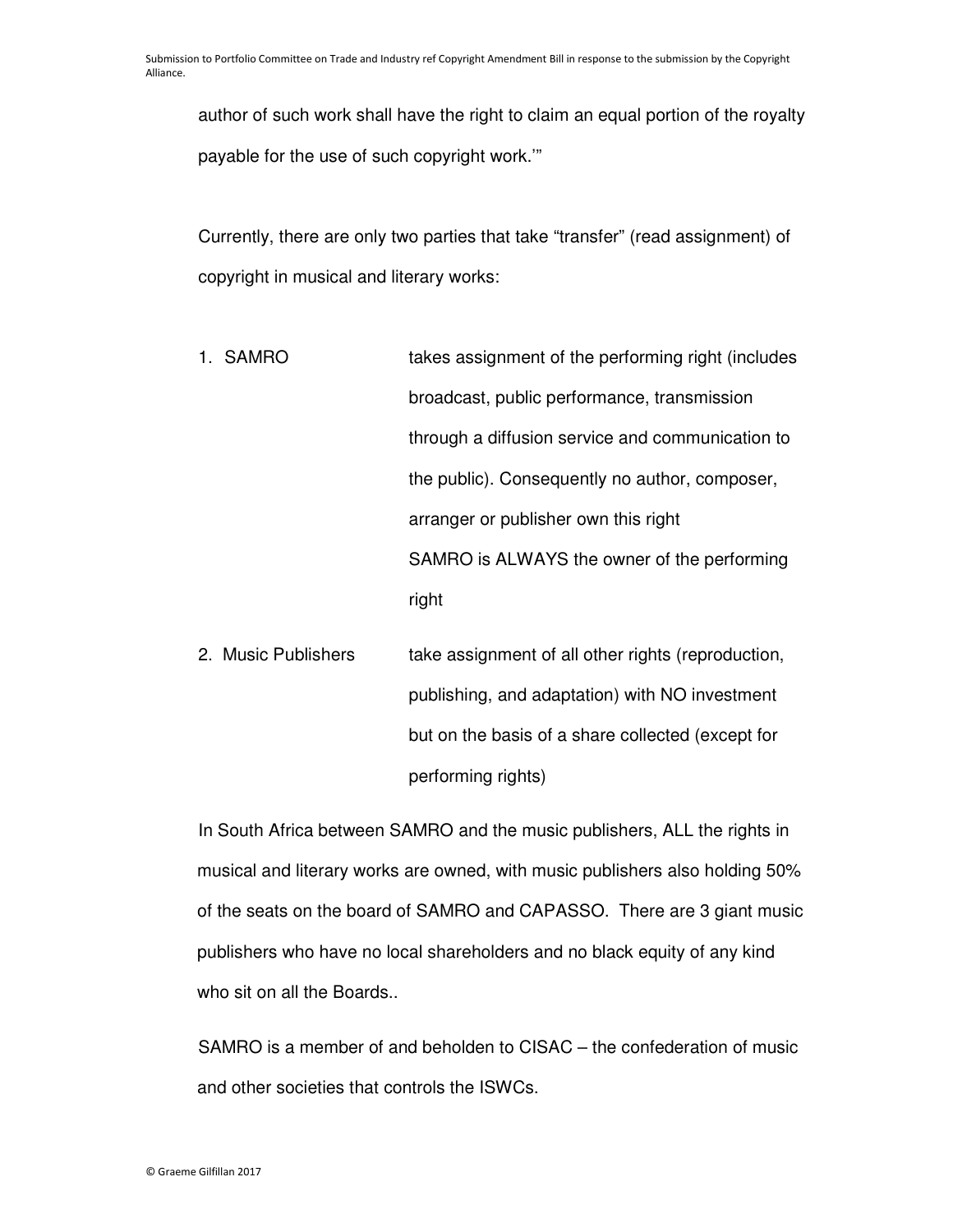SAMRO also has a monopoly right to issue the ISWC (ISO standard identifier for musical and literary works) – the International Standard Work Code

SAMRO is not, and has never been, accredited for music works and literary works.

CAPASSO takes license not assignment of certain reproduction rights mostly on behalf of publishers

Currently there are two parties that take "transfer" of copyright in a sound recording, cinematographic film or audiovisual fixations:

- 1. Record Cos They pay for the recordings and films (music videos)
- 2. SAMPRA Accredited under the Collection Society Regulations 2006, SAMPRA is the only CMO accredited to offer public performance licenses for sound recordings.

SAMPRA is controlled by RISA, the sole IFPI member in South Africa. RISA also has a monopoly right to issue the ISRC (ISO standard identifier for sound recordings) - – the International Standard Recording Code

RISA is a member of and beholden to IFPI – the confederation of record labels that also controls the ISRCs (ISO standard identifier for sound recordings) – RISA has a monopoly issuing the ISRC in South Africa.

In South Africa between SAMPRA and the record labels (and the missing in action RAV – RISA Audio Visual), ALL the rights in sound recordings and music videos are owned or licensed, with 3 record labels also holding 50% of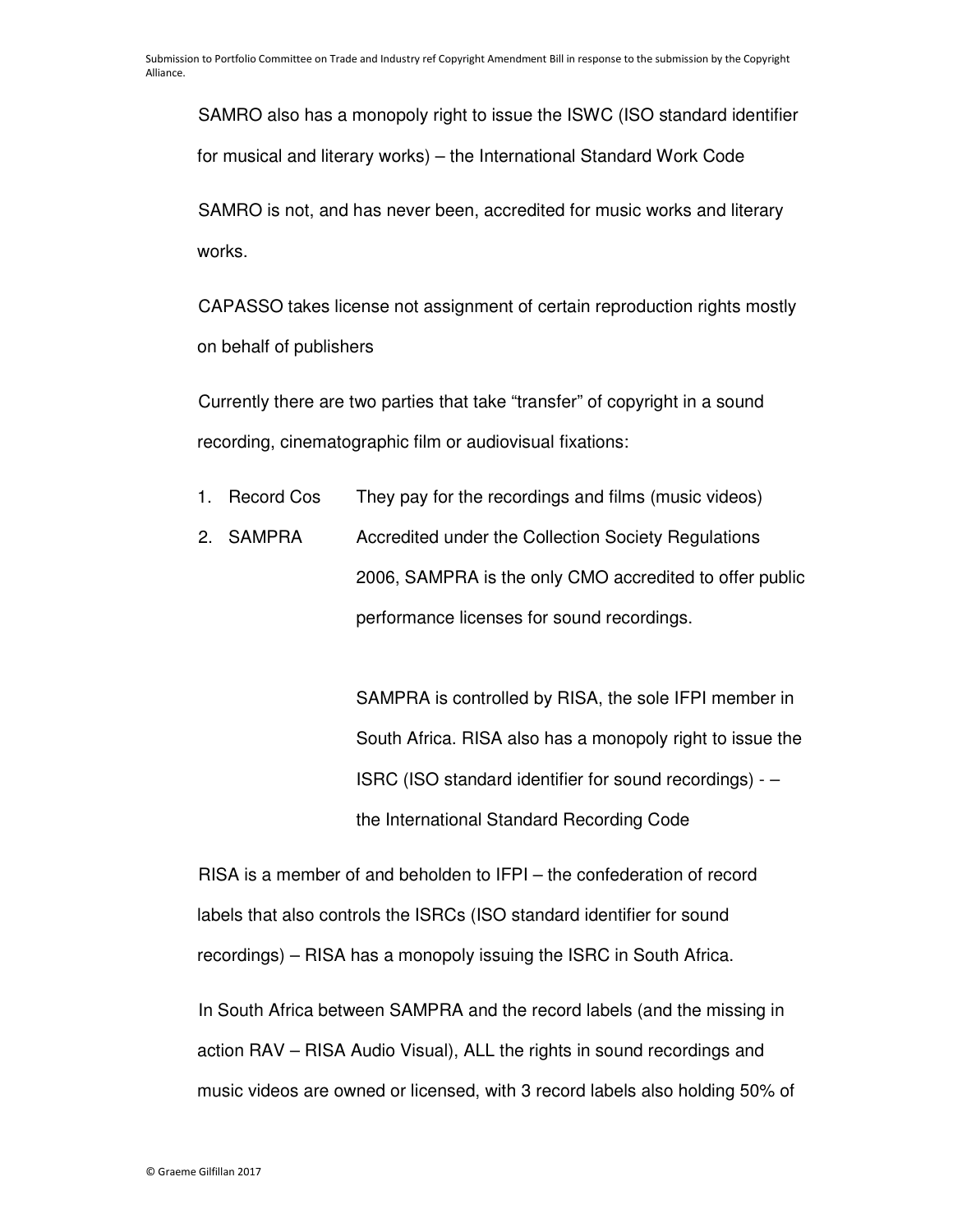the seats on the board of RISA………the same 3 giant record labels who have no local shareholders and no black equity of any kind.

A review of what the State has proposed in each of 4,5,6 and 8 is to provide regulation to the "shares" between the parties by saying:

 "…….shall have the right to claim an equal portion of the royalty payable for the use of such copyright work"

The incumbents, read the vested interests controlling the Copyright Alliance's position do not want this clarity, this fairness……they prefer it is alleged such to be unregulated, hence the vague and embarrassing claims about "users" and "creators"

In short the current CISAC/Publisher and IFPI/Record label incumbents, who are linked and whose behaviour on granular inspection does not serve the nation's interests presently are opposed to new entrants to their ranks, most especially opposed to upsetting the "delicate balance" of their current controls.

Currently, and the bulk of the Copyright Alliance knows full well of the existence of "Lalela Music (PTY) Ltd (Reg# 2008/016684/07)" a company setup and owned by E TV (and possibly other insiders) for the specific purpose of publishing (owning) as much music used on E TV. There is thus nothing new about "users" like e TV taking a position to publish not just what it invests in but in any music that is flighted on E TV.

Lalela Music is a SAMRO, CAPASSO and RISA/SAMPRA member.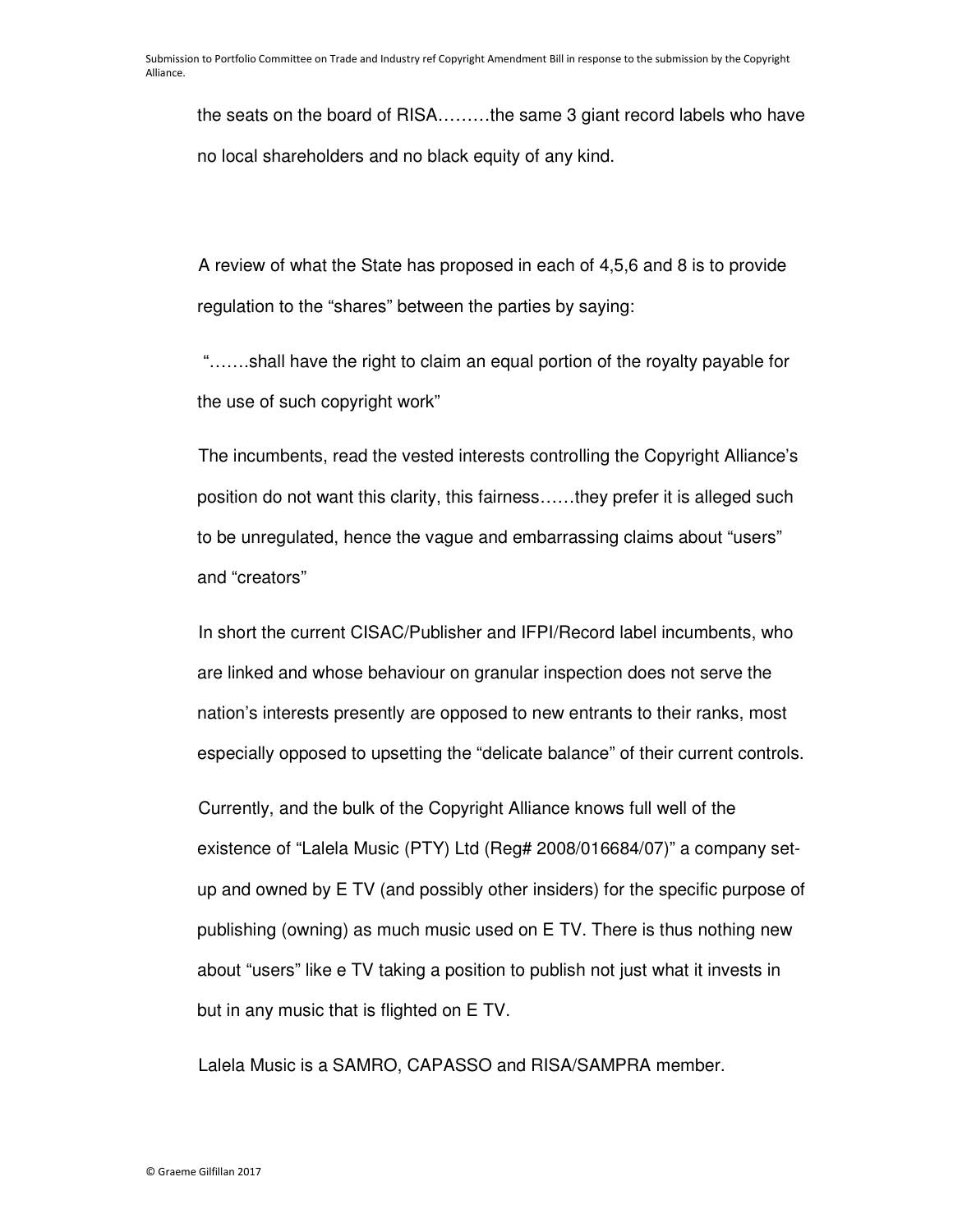So when the Copyright Alliance alleges that

"this would not only seriously erode the basis of copyright as a principle, but would also effectively dilute the royalties payable to the creators of the content" and "This far-reaching concept of the user as a primary rightsholder"

………….they are not being forthcoming.

The Bill, by providing for the equal share of royalty provides certainty where there is none and there is rank abuse in the absence of certainty – further socalled "users" have long been rights holders and a claim to the contrary which is not and cannot be supported, is utter nonsense.

The reference to "user" in the amended Section 9B(1) "subsequent to the first transfer by the user of that work."

A read of the whole Section 9B(1) sentence puts the State's intentions into clear light with nothing incorrect as the sentence refers to "commercial resale" i.e. post the first sale by the author…….not the sale by the author.

"The author of an artistic work shall enjoy an inalienable right to receive royalties on the commercial resale of his or her work subsequent to the first transfer by the user of that work (in this Chapter referred to as the ''resale royalty right'')"

Where things do fall apart in the Copyright Amendment Bill, omitted by the Copyright Alliance, is that "User" is not defined and that is incorrect and does require amendment.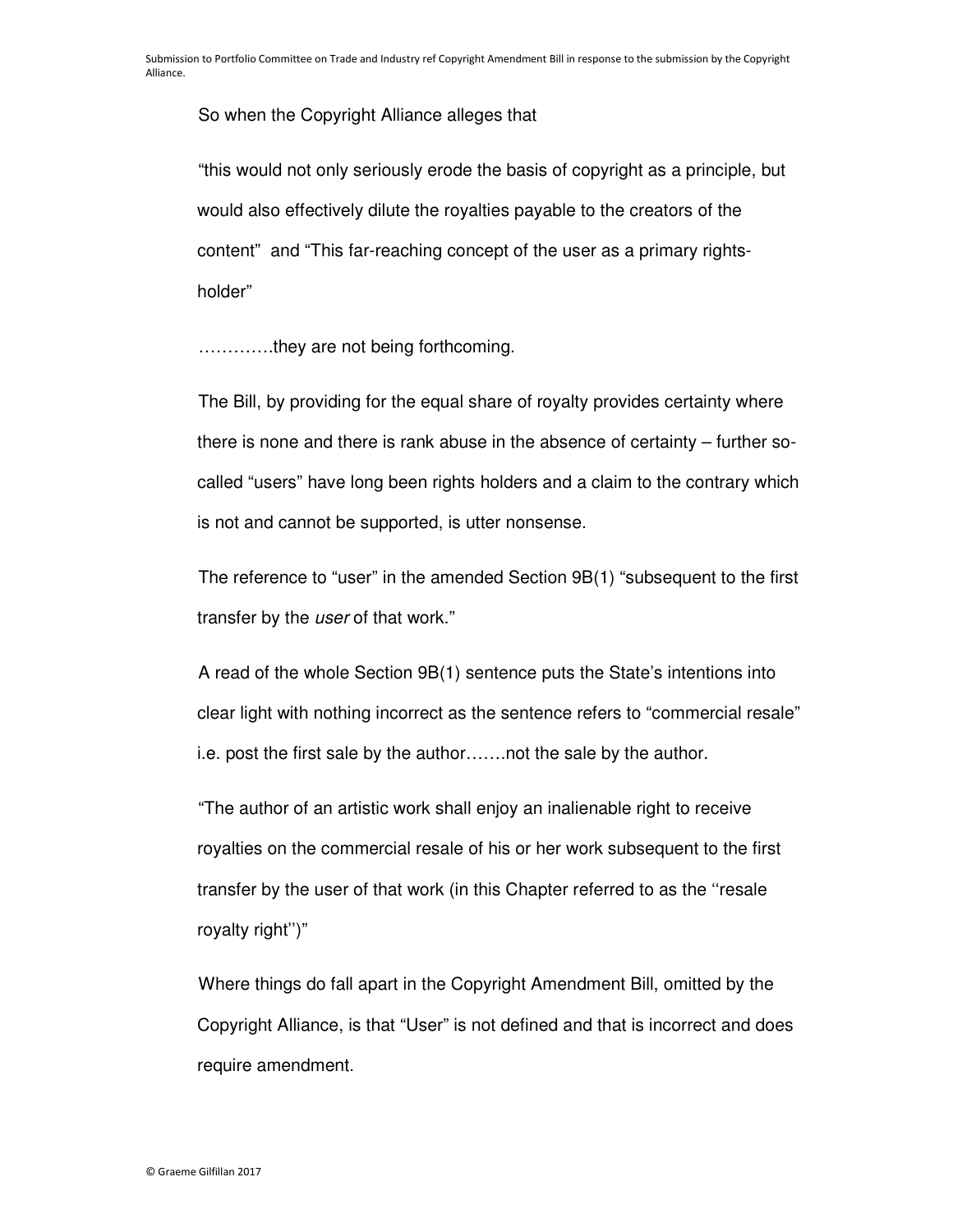The claim that

"the far-reaching general education use exemption in section 9 of the Bill (introducing a new section 13B) is not justified and shall serve to disincentivise the publication of works"

……….is neither supported by evidence nor justified by fact by the Copyright Alliance.

In light of the recent final decisions by the Delhi High Court in the DU photocopy case where academic publishing houses, OUP and CUP were defeated in their litigation against Delhi University (DU) and Rameshwari Photocopy Service, the State's position as regards introducing a new section 13B is justified and proper.

What must be noted is the slip in the semantics between

".......delicate balance between **author** and user that copyright law strives to achieve" on the one hand"

#### And

"…..the balance that the current fair dealing provisions strike between the interests of **copyright owners** on the one hand and the public interest and the interests of the users on the other"

Copyright owners are typically only "authors" by definition and not by business jargon. An author may be a "creator" just as an author may be a "copyright owner".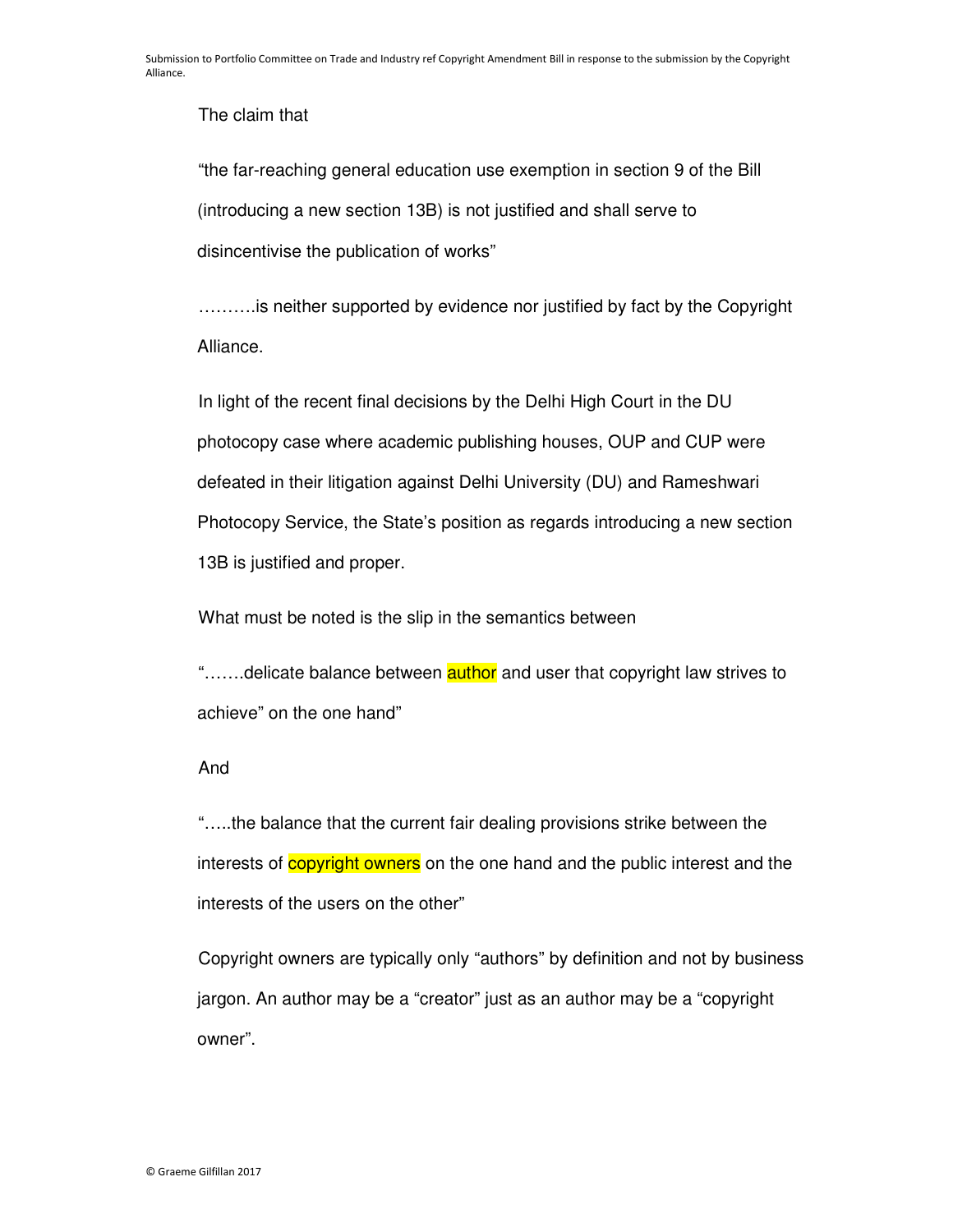This entire point is made on behalf of copyright owners who are not creators and any attempt to make such the point cannot be evidenced or justified.

# **3. Automatic usurpation of copyright where composers and authors are commissioned or funded to create musical or literary works**

The state has proposed here:

- 1. To amend Sec 5 (2) into two parts
- 2. That the first part amends the existing Sec 5 (2) by adding "funded by" and "international or local organizations" as well as deleting "such…..organizations as may be prescribed"
- 3. That the second part "(b) Copyright conferred in terms of paragraph (a) shall be owned by the state or organisation in question.''."

The addition of the word "funding" in the amendment once again provides legal certainty and clarity to what has been opaque and unattended up until now in the form of not just Sec 5 (2) but also in respect of Sec 21 (1) (c) (old Act). Every film and TV company and broadcaster that commissions films and recordings owns such under the wording of the Act.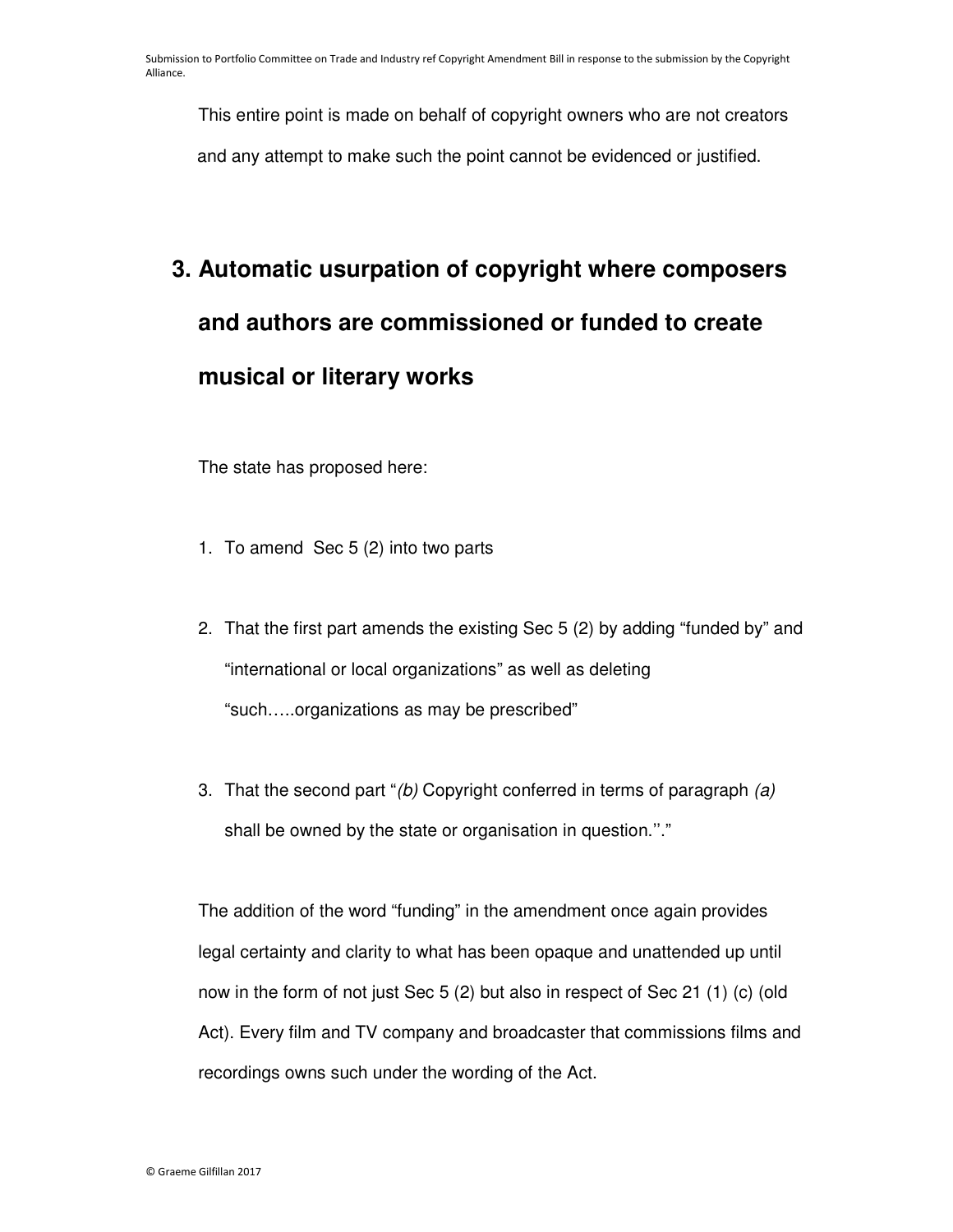There has never been a requirement when "made" was used for a "quantity of "made". The music industry has always taken "made" and "made the arrangements for the making of" as meaning having paid i.e. funded

In specifics the State proposes with Sec 21 (1) (c) (old Act) the replacement of the language

"........such person shall, subject to the provisions of paragraph (b), be the owner of any copyright subsisting therein by virtue of section 3 or 4"

with

"…..the ownership of any copyright subsisting in the work shall be governed by contract: Provided that in the absence of valid contract, ownership shall vest in the person commissioning the work and the author of the work shall have a licence to exercise any right which by virtue of this Act would, apart from the licence, be exercisable exclusively by such author.'"

Nowhere in the commissioning clause is a "musical work" added and with all authorial works the "author" is defined as "literary, musical or artistic work, means the person who first makes or creates the work;" which remains unchanged by the amendments proposed.

How and where one asks reading the *plain language* is there anything changed that addresses a musical work or an argument between the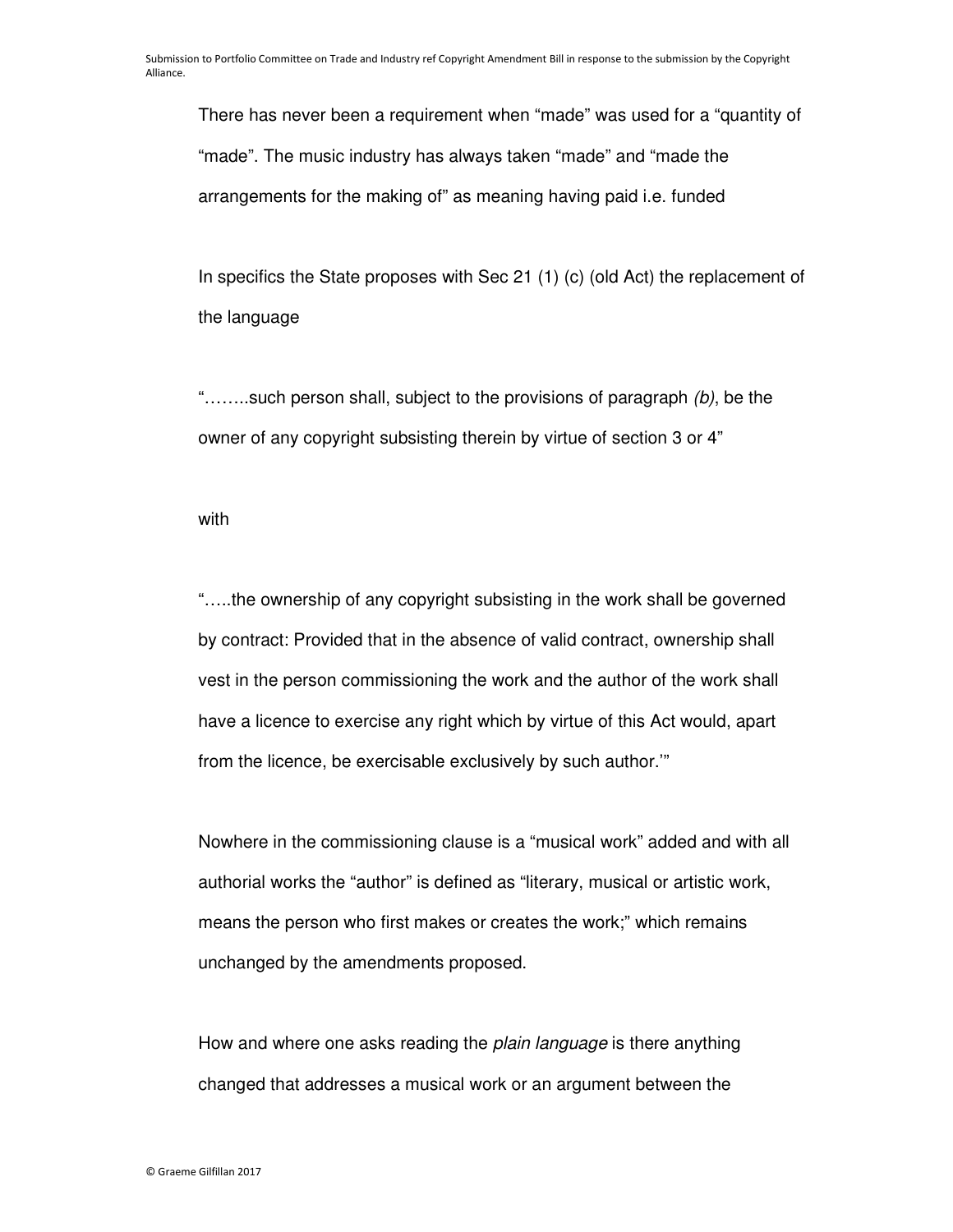difference between "made" and "funded by" to the extent that there is the need for alarmist language like "Automatic usurpation…".

What the amendments do speak to is the need for the State and tax funded entities to take note of the copyrights, the movable property rights that they commission, make or fund and act like any other owner of copyright. This is of critical import when it comes to the national anthem for instance that is currently subjected to anarchy and the benefit of large numbers of private parties EXCEPT the State.

The problem that the Copyright Alliance has with the amendments is the State being a publisher subject to the amendments to Sections 4,5,6 and 8 "…….shall have the right to claim an equal portion of the royalty payable for the use of such copyright work".

The reality, unadmitted by the Copyright Alliance is that ALL the music publishers involved have never paid for their rights, have taken assignment using the English language and wish to protect a bastion of white economic control in South African music.

Further the assignments music publishers take from authors (except for the performing right) gives the music publisher the ownership of the rights…..not the author (composer)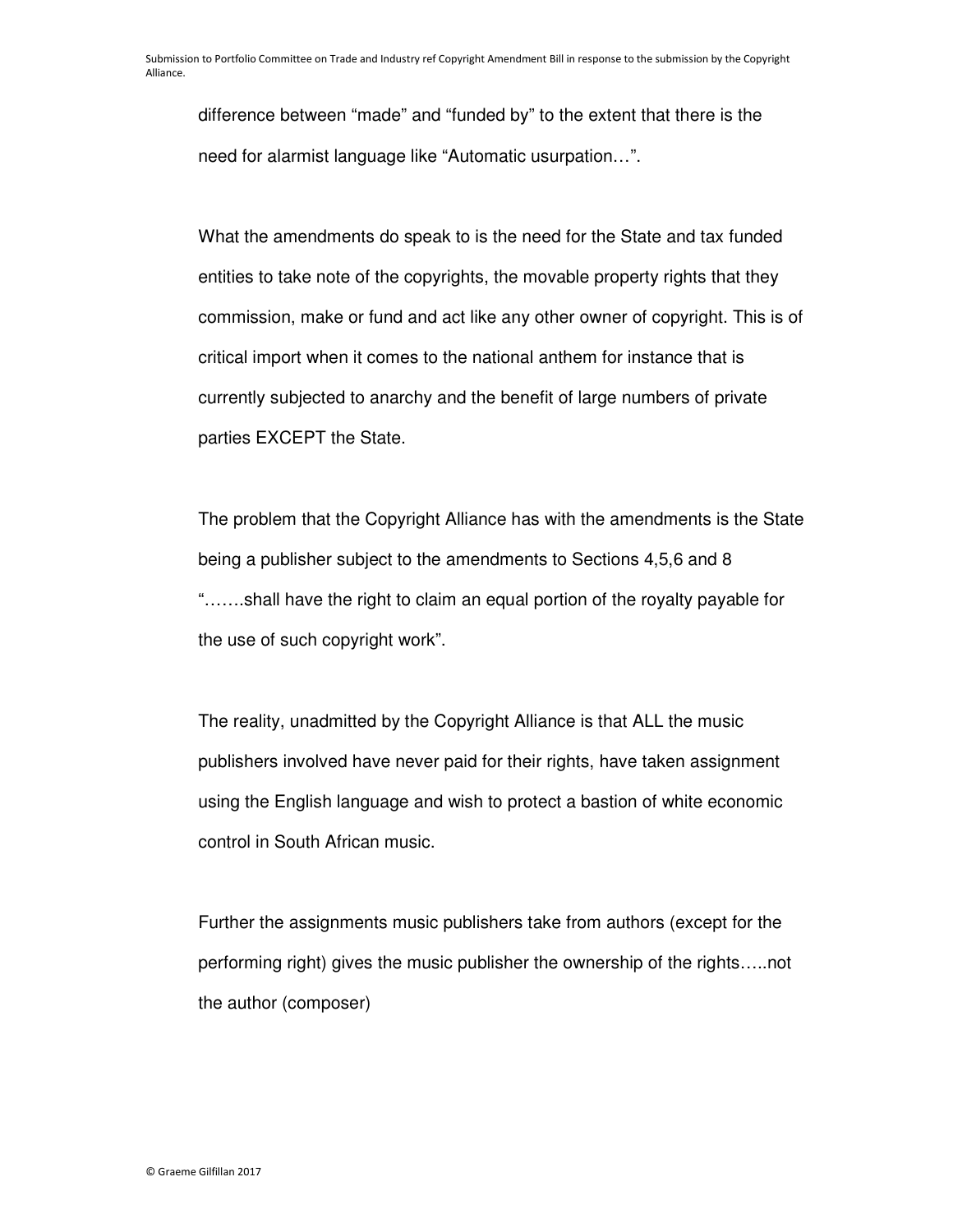There is another unstated fear of the Copyright Alliance lurking from the industry which is the "performing right" in musical works which currently SAMRO has a monopoly in South Africa on. This is one "delicate balance" that will be upset by the State becoming a "publisher"………..with the other "delicate balance" being the hegemony music publishers currently have on copyright ownership.

There are several other points not stated by the Copyright Alliance…………..omitted is a better point……….that relate to the usurpation by members of the Copyright Alliance currently all of which "have a very dire effect on the livelihoods of rights-holders" in general in the favour of a few which the Copyright Act amendments will interrupt and end, as follows:

- 1. The (ab)use of the shares of works in the public domain through the allocation of shares to a composer called "DP".(IPN $^1$ : 00039657154)
- 2. The (ab)use of the shares of works whose authors are not society members through the allocation of shares to a composer called "NS" (IPN: 00224 31 55 03)
- 3. The (ab)use of the shares of works in any work through the allocation of shares to a composer called "SAMRO Shares". (IPN: 00039748640)

 $\overline{a}$ 

 $1$  Interested Party Number – a number allocated by each CMO to a composer or publisher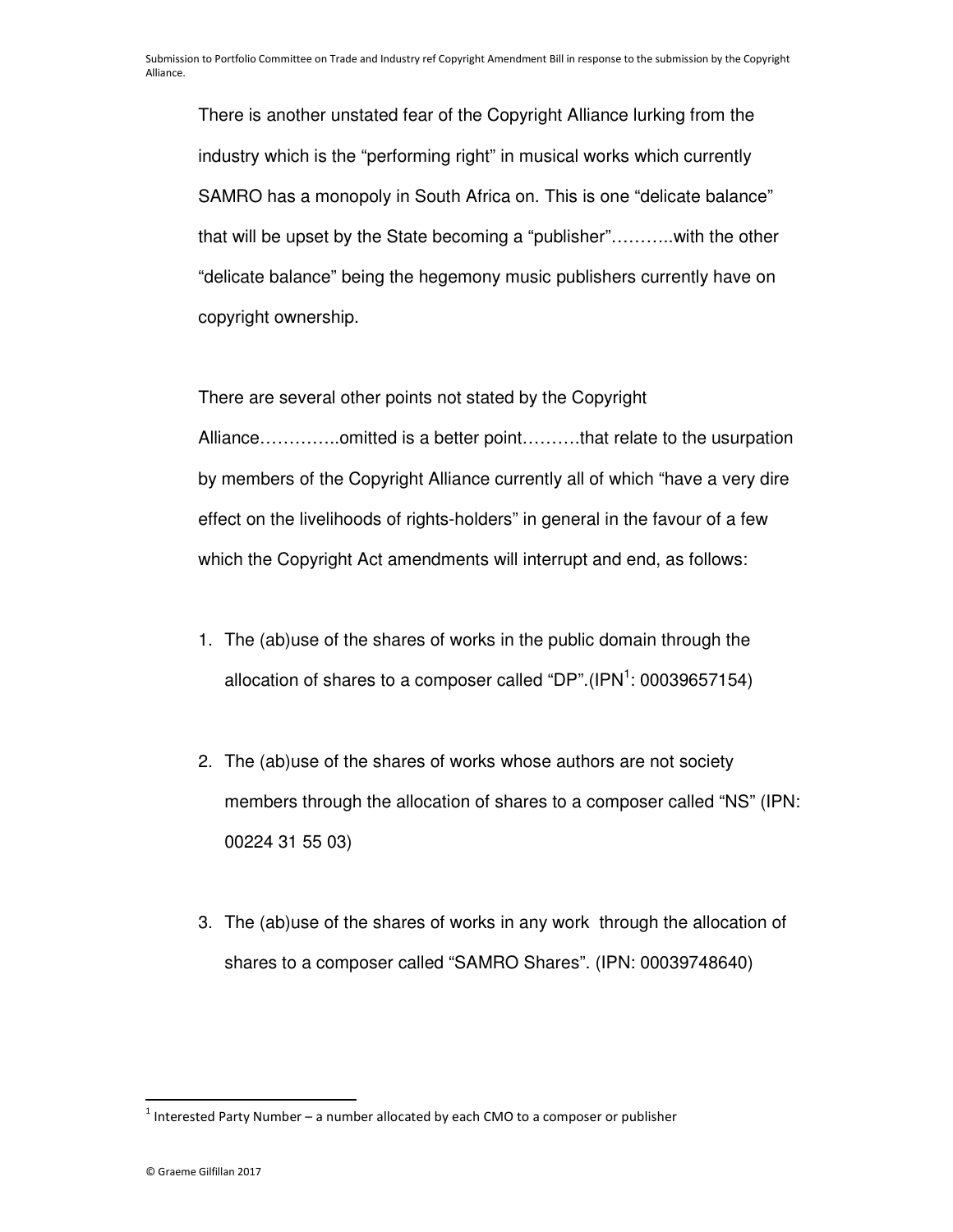- 4. The (ab)use of private databases to hide copyright work authorship and ownership information from the State;
- 5. The (ab)use of CMO membership allowing for "splitting" of membership, undisclosed to the State, so that global collections (for SA copyrights) are never reported to South Africa or the State.
- 6. The transfer of South African copyrights, movable property rights, outside of South Africa, including their respective income collection rights, without notice or notification to the State.
- 7. The (ab)use of market share to unjustifiably and illegally pay paties monies that belong to others.

The following statements by the Copyright Alliance, unsupported hearsay one must point out, are false and untrue:

1. "This will have a very dire effect on the livelihoods of rights-holders (the very authors that this Bill seeks to protect), who produce works for commercial use by the commiossioning party and are reliant on the royalty income derived from these works"

Comment: the dire effect is on incumbent publishers and collection societies who are not compliant with the law presently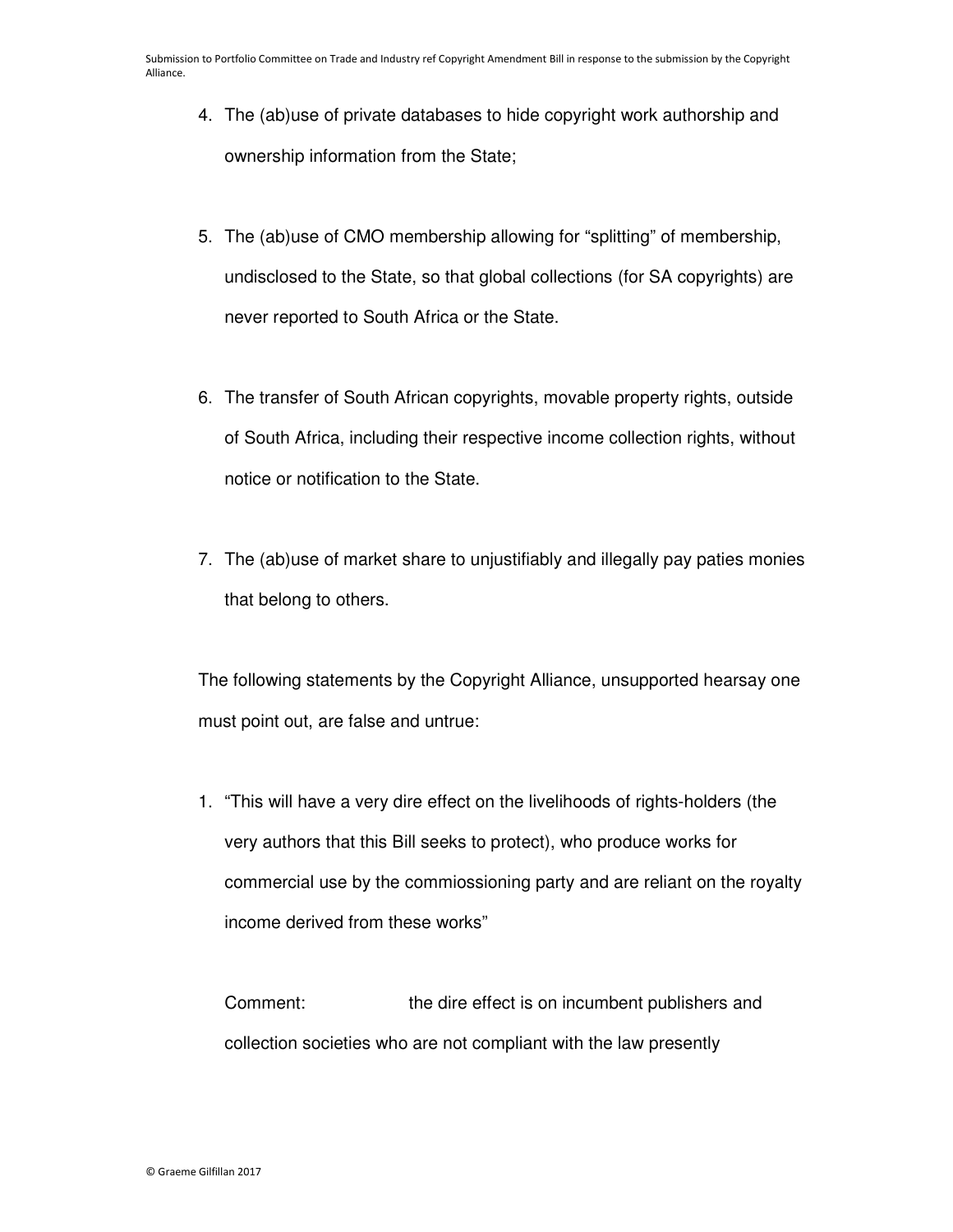2. "Further to the above, while the proposed amendments to section 21(1)(c) appear, on face value, to favour authors, the proposed amendment to section 5(2) will do away with any semblance of benefit accruing to authors as a result of the amendments to section 21(1)(c). This is because, as highlighted above, many authors, composers and film producers depend on state funding (e.g. through the SABC, the IDC, the NFVF) to create their works. In this regard section 5(2)(1) will not only nullify the exemption of musical and literary works from the application of section 21(1)(c). It will also affect the ability of all owners of copyright works from earning income from the exploitation of these works, where the works are created through State funding"

Comment: Nonsense – authors and composers are unaffected and the real fear is the State having to be reported to as a copyright owner….disrupting the so-called delicate balance of "market share"

3. "As a practical example, it will, in the case of musical works, preclude authors and composers from the automatic right to receive royalties for the broadcast of their music by the SABC and other broadcasters (in respect of performing rights royalties payable by SAMRO and mechanical rights royalties payable by CAPASSO). In the case of films whose making was funded by the IDC or NFVF (such as the famous Tsotsi and Yesterday films), the producers shall not have any copyright ownership in such films and will thus find it difficult to obtain further investment funding from private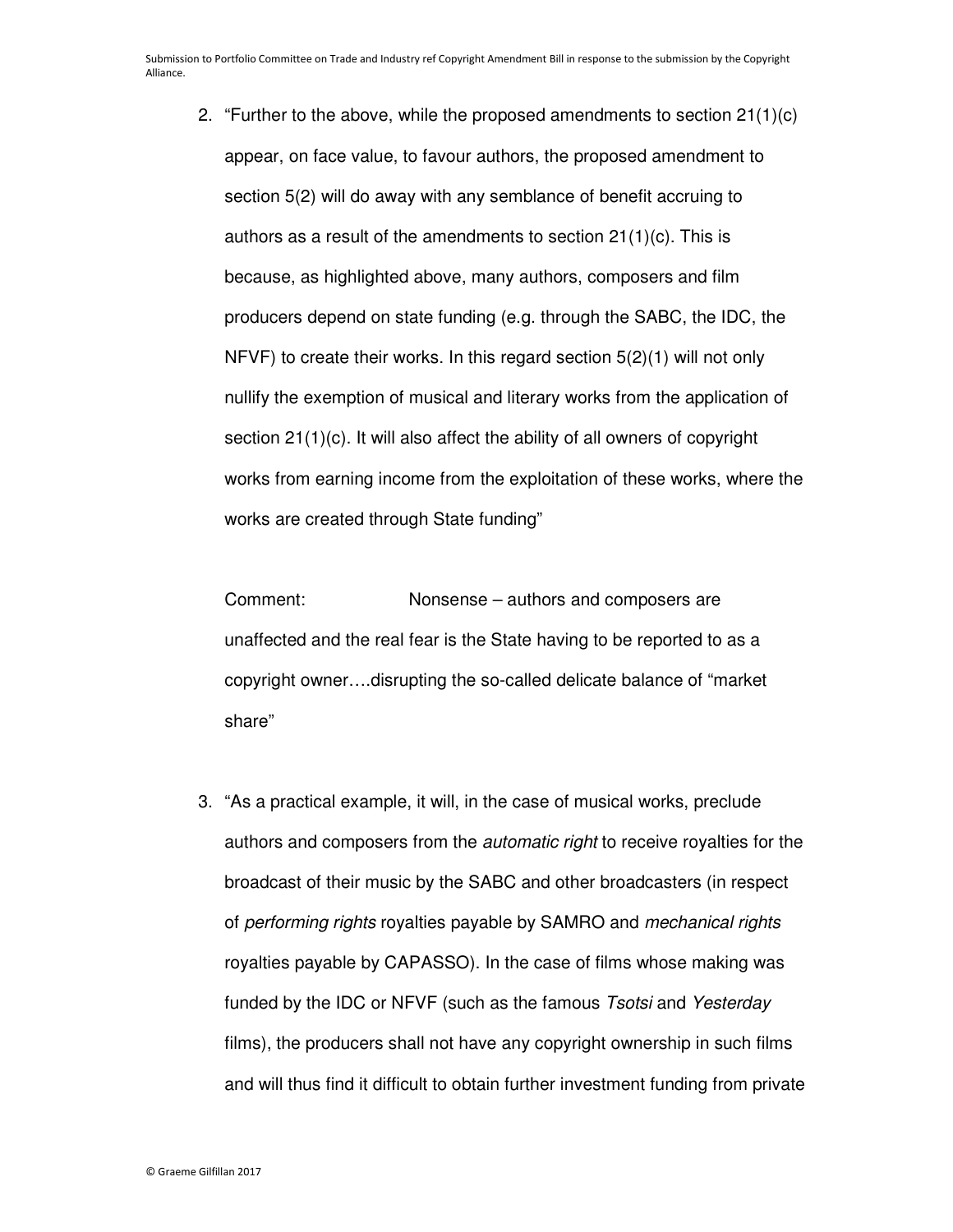parties, and would have difficulties promoting the film and getting distribution deals"

Comment: SAMRO is the owner of all "performing rights" of its members. To be a member at SAMRO, an author, composer or arranger has to assign their performing right to SAMRO. SAMRO is the sole monopoly collector and licensor of performing rights in SA, whether one is a member or not. As most composers know full well, there has never been an automatic right to receive per se there has though been an automatic right for broadcasters to pay SAMRO and SAMRO has concern for itself here – no members.

> CAPASSO is a new mechanical rights organization, not accredited by the State. It does not own or control all reproduction rights presently and the concern is its "hoped for" automatic right to for broadcasters to pay CAPASSO whether an author, composer or arranger or publisher is a member or not.

Authors and composers and arrangers are unaffected, only the current intermediary incumbents – they will receive an equal share of the royalties as per the provisions in Sections 4,5,6 and 8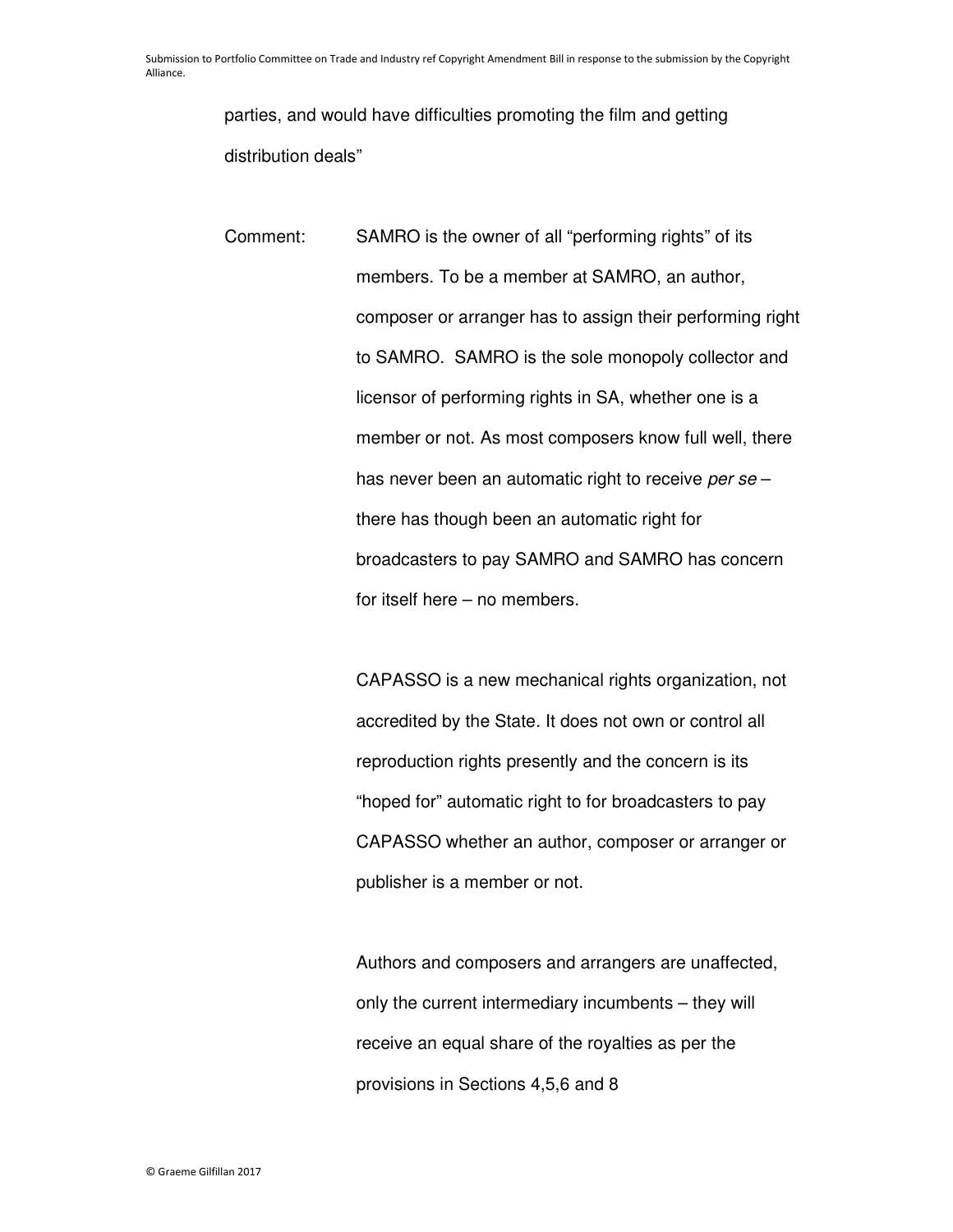Very interesting to read of Copyright Alliance is incorrect view as relates to Section 5 (2) stating the following:-

"**Further to the foregoing**, and very importantly – it needs to be observed that the proposed amendment to section 5(2) **directly** contradicts the provisions of the Intellectual Property Rights From Publicly-Financed Research and Development Act (Act No. 51 of 2008) (the "PFRD Act"), which has extensive provisions about intellectual propery ownership in such situations. More specifically, the PFRD Act provides that the state-funded institution owns the intellectual property developed from such funding, unless it does not wish to do so.

Related to this, the *PFRD Act* also deal with research that is party funded by the State and a private party. The chilling effect of the proposed amendments to section 5(2) is that, with one stroke, the amendment will undo the wellfunctioning public-private partnerhip that exists in terms of the PFRD Act. Conversely, it would not be good policy to have two regimes dealing with the same matter, with the one regime permitting private ownership of the intellectual property developed through State funding, and the other prohibiting it. It is accordingly proposed that the proposed amendments to section 5(2) should be removed in their entirety.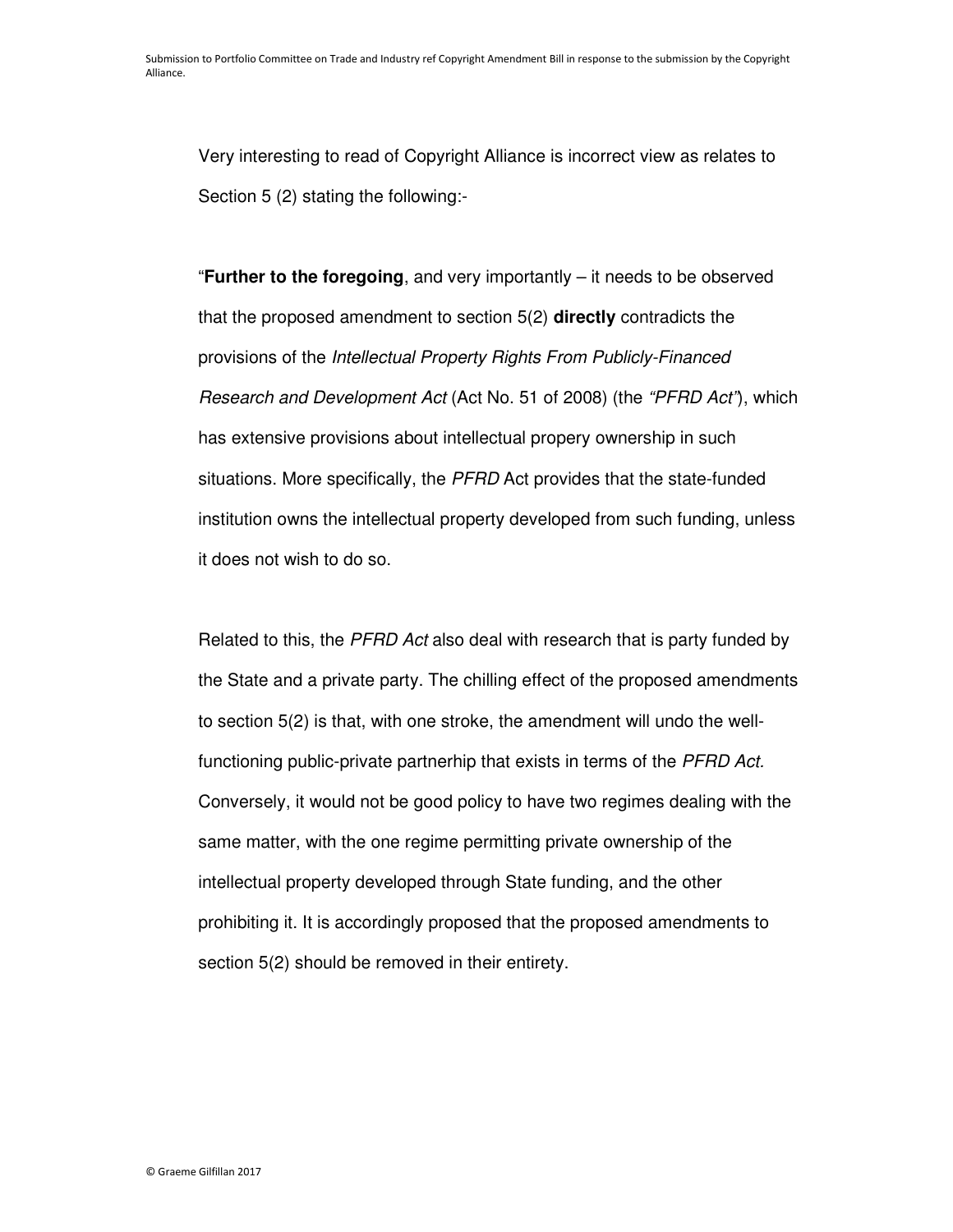The Copyright Alliance urges that the proposed amendments be set aside and for ownership of and access to the literary or musical work so funded to be dealt with by contract"

Comment: This position of the Copyright Alliance is rebutted as vague and embarrassing. No specifics are offered as to which Section of the Intellectual Property Rights From Publicly-Financed Research and Development Act (Act No. 51 of 2008) actually is odds with the addition of "funded by" and "local organizations" in the amended Section  $5(2)$  – most likely because there is none when one wants to compare defined "Publicly-Financed" Research and Development" and the copyright "made by" the State……and local organizations"

The contrarian position is that the proposed amendments are proper and should remain.

# **4. Introduction of the US doctrine of Fair Use without holistic consideration of the case law imperatives of that doctrine**

The Copyright Alliance uses two articles from 2001 and 2006 which are frankly out of step with current case law.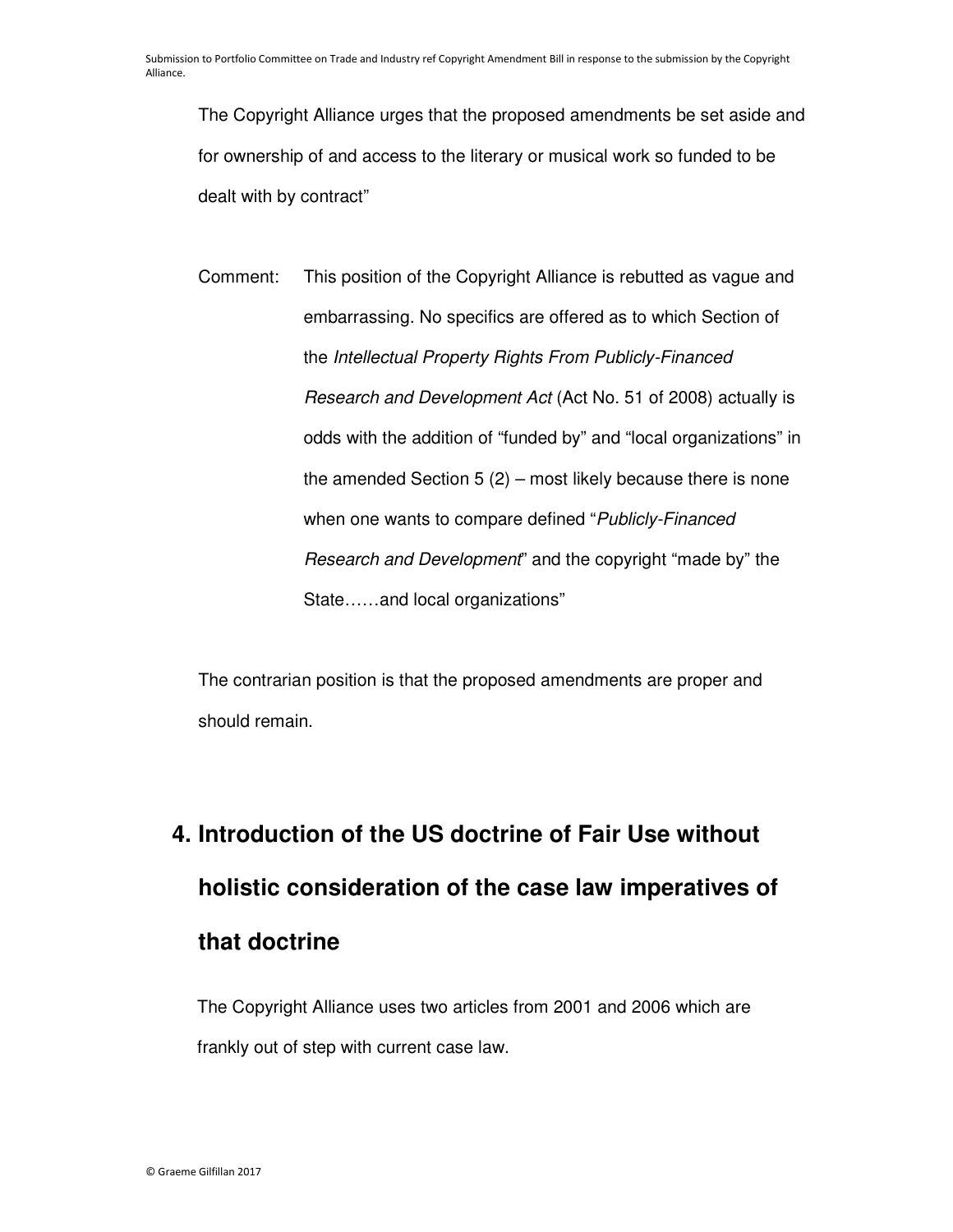A review of current case law brings up to cases where creators

(composer/authors) have benefited from fair use

1. 2016 - Estate of James Oscar Smith v Cash Money Records Inc – Case 1:14-cv-02703-WHP

And

2. 2016 - VMG Salsoul LLC v Madonna Louise Ciccione et al – Case 2:12 cv-05967-BRO-CW

There is certainly a case for fair use transformative use to co-exist with fair dealing limitations exceptions. There is also a case to be made that fair dealing limitations and exceptions, as in the Copyright Act, are not fit for purpose in a digital world.

A contrarian view is submitted to the Copyright Alliance's position, one that does speak for those who create as well as own, rather than just speaking for those who own (and never create – i.e. music publishers and CMO's)

The "fair use" provision has a four factor test, not a five factor test and addresses another side of the exceptions coin so to speak, that limitations and exceptions in the fair dealing don't.

It should not be forgotten that South African copyright law, a common law copyright regime is just as much a product of UK copyright law as is US copyright law, with both having been borne from what started off as the Statute of Anne in 1710.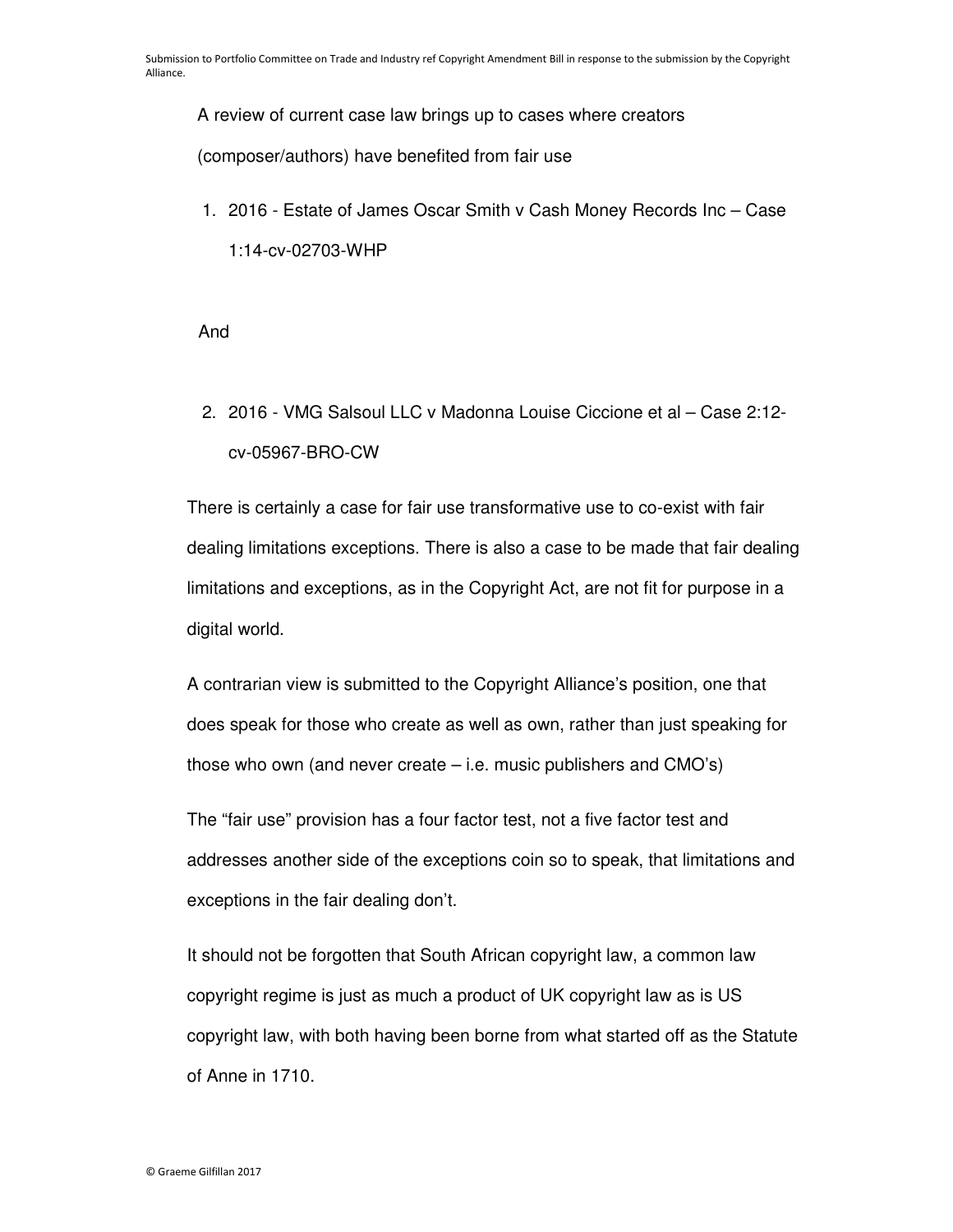### **5. Widening the Value Gap**

The so-called "value gap" has nothing to do with copyright law in truth and to suggest otherwise is fallacious.

Here the Copyright Alliance makes the point

"The effect of some of the language in the Bill as it currently stands tragically does not alleviate this for local creators but rather exacerbates matters by affording multinational corporations "user rights" to content that should be exclusively belong to the creators of those rights"

What "language in the Bill" the Copyright Alliance refers to is omitted as is the presence of six multi-nationals that dominate the membership at the Copyright Alliance:-

- 1. Sony Music
- 2. Universal Music
- 3. Warner Music
- 4. Sony/ATV (publisher)
- 5. EMI Music Publishing
- 6. Universal Music Publishing

Also omitted is the truth of the "value gap" which arises from two points

a. The destruction by digitization of the "reproduction right" (the marginal cost of making a digital copy is Nil) as a value metric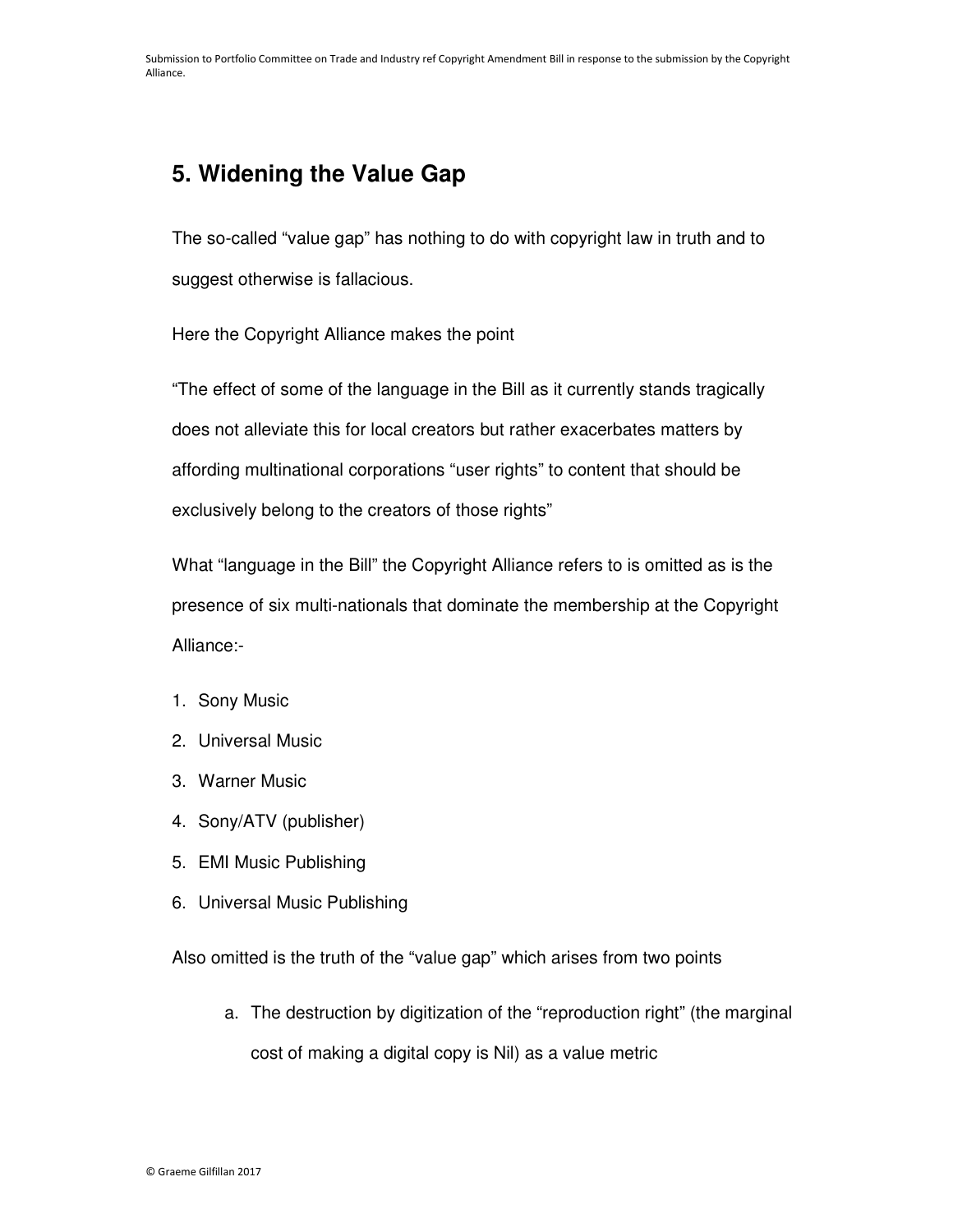b. The rise of a "share of advertising and subscription revenue" as the new value metric.

So-called "User rights" have already been afforded to multi-nationals by the safeharbour provisions in the Electronic Communications and Transactions Act 25 of 2002 and bringing such into the Copyright Act Amendment Bill is simply aligning with the fact that such exist in all developed copyright acts.

The position of the Copyright Alliance is rebutted as being vague and embarrassing and should be ignored

#### **6. Local Content**

The Copyright Alliance shows its true colours here in that the organizations do not speak for authors, composers, performers and other local creators.

The contrarian view is the Minister should have the requisite power and imperative to make calls on content quotas after consultation. This is critical in order to provide balance to the decidedly unhealthy copyright import/export ratios which currently are decidedly not in the nation's interest.

A contrarian position is taken and the position of the Copyright Alliance is rebutted.

The Copyright Alliance ends with the following

"We humbly request that the Committee affords the authors and composers, and the industries that work with them, an opportunity to partake in the shaping of their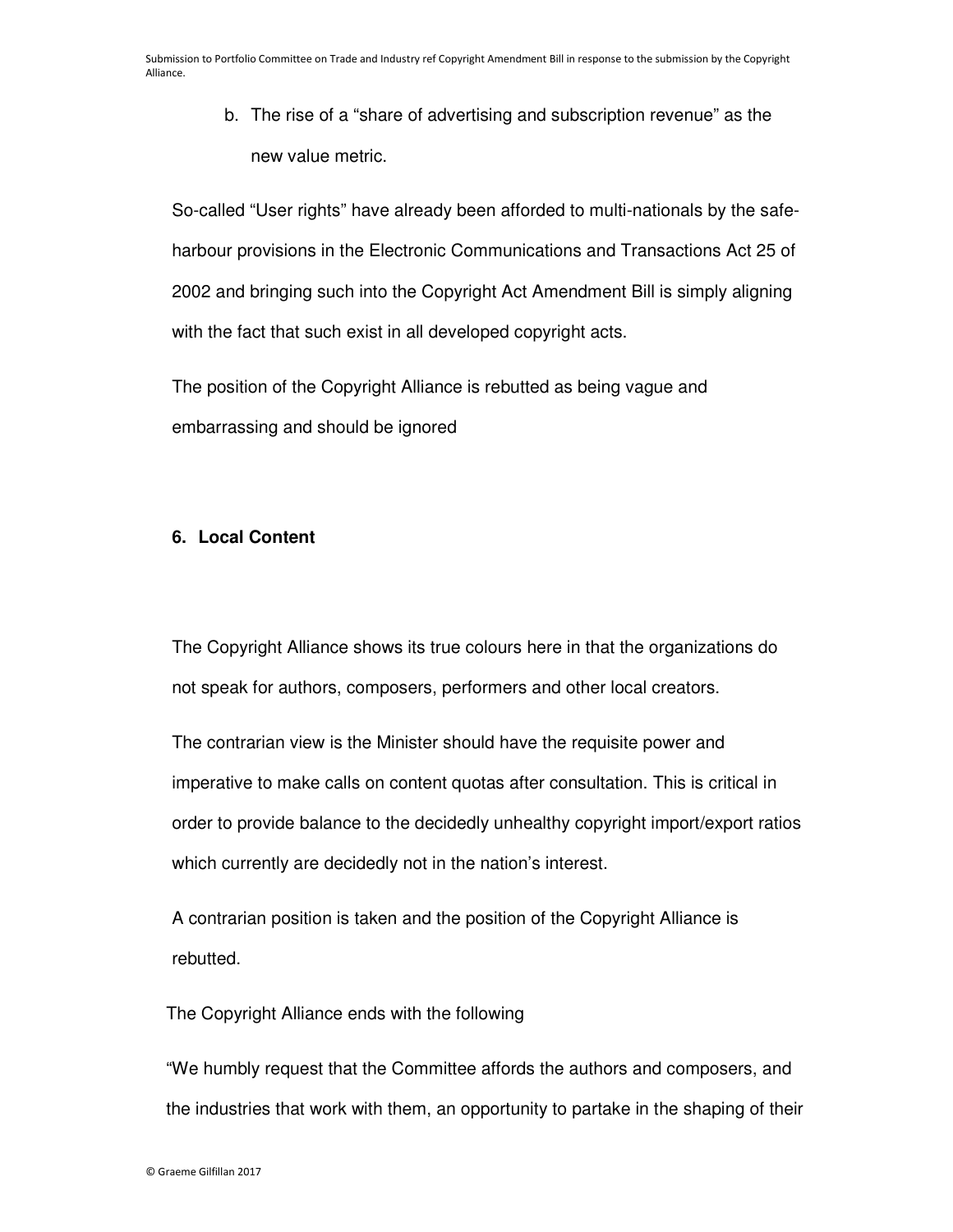industry meaningfully, by strongly considering the content of the comments that will be submitted"

It now becomes important to disambiguate the parties who make up the so called "Copyright Alliance" because it should be known that

- A. Not one (excluding SAIIPL and PASA) of the composer/performer/label/publisher members of the Copyright Alliance (except those few on the boards) consulted members respectively on the positions taken variously in the submission
- B. The "Copyright Cabal" would be more appropriate it is alleged, so narrow are the interests represented.
- C. As no members of either of SAMRO, SAMPRA, RISA or CAPASSO<sup>2</sup> were consulted as to the position taken by these bodies and if put to prove what communications were sent to members, there would be nothing to offer. The position put forward by the "Copyright Cabal" can be said to represent a few certain interests of:
	- a. Two Collective Management Organizations<sup>3</sup>
	- b. 10 or so private companies (record labels and publishers) 3 addressed above

l,

<sup>&</sup>lt;sup>2</sup> SAMRO and RISA hold monopoly identifier/qualifier rights with respect to ISWCs and ISRCs respectively  $3$  CMOs – SAMRO and SAMPRA. No Section 6 right CMO is accredited for musical and literary works, including SAMRO and CAPASSO. SAMRO's claimed accreditation is for POSA in respect of performers and Section 9 rights.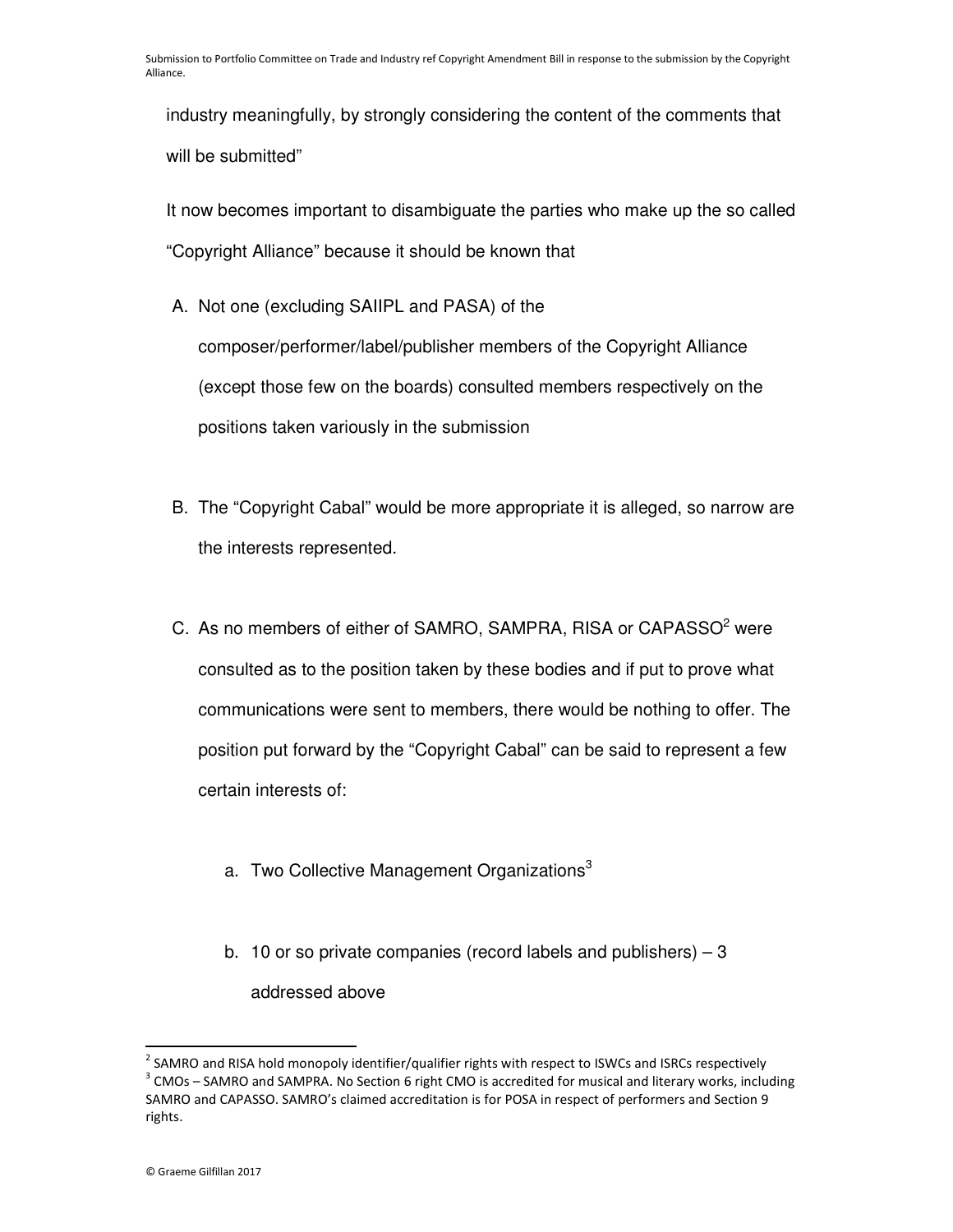- D. Omitted by the "Copyright Cabal" were the following factual truths:
	- a. SAMRO owns DALRO and provides office space for MASA and MPASA at no cost to either – omitted from the list is  $POSA<sup>4</sup>$  which SAMRO also owns
	- b. RISA 'owns' and runs and houses SAMPRA omitted from the list is RAV (RISA Audio-Visual) which is also controlled/owned by RISA
	- c. MASA (a rehash of the failed MUSA $<sup>5</sup>$  by the same folk responsible for</sup> the failure) does not have the membership to speak for any industry and should be asked for such.
	- d. "MPASA" is the former NORM essentially on the facts a cabal of 90% white publishers
	- e. Advocate Baloyi was for many years head of legal at SAMRO and has full knowledge of the "interests" that "rule" SAMRO
	- f. Excluding SAIIPL, not one of the organizations have a single postgraduate qualification in copyright law, and for the CMOs, never have invested in such. It should be noted that taking the 35 hour elective on

l,

<sup>4</sup> Performers of South Africa

<sup>&</sup>lt;sup>5</sup> Musicians Union of South Africa